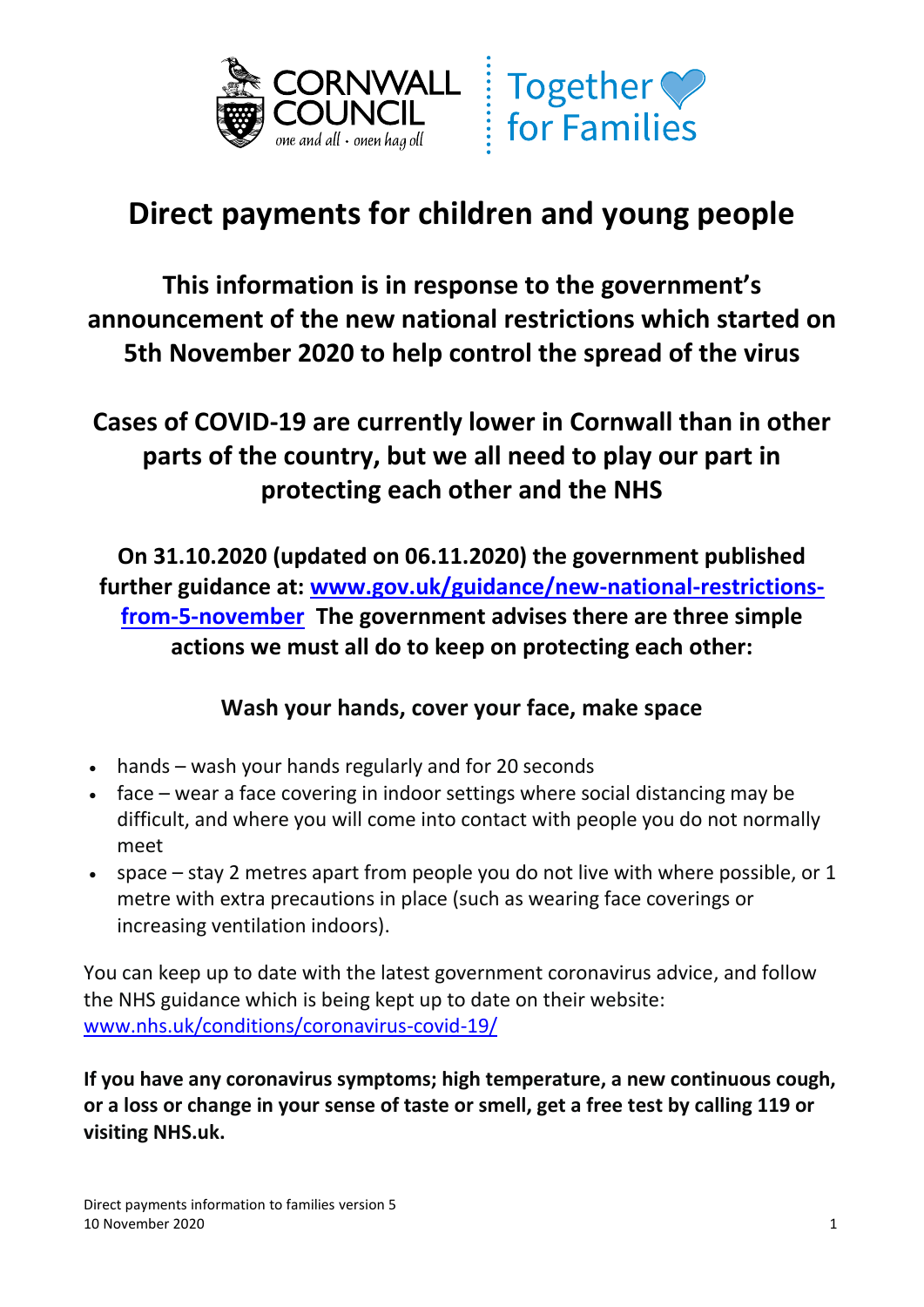Further information is available from the Department of Health and Social Care updated on 11.09.2020 at: guidance: Coronavirus (COVID-19): guidance for people receiving direct payments

[www.gov.uk/government/publications/coronavirus-covid-19-guidance-for-people](http://www.gov.uk/government/publications/coronavirus-covid-19-guidance-for-people-receiving-direct-payments)[receiving-direct-payments](http://www.gov.uk/government/publications/coronavirus-covid-19-guidance-for-people-receiving-direct-payments) 

#### **COVID-19: priority testing for personal assistants**

 As **essential workers**, personal assistants can apply for priority testing through information is available at: GOV.UK by following the guidance on testing for essential workers. Further

www.gov.uk/guidance/coronavirus-covid-19-getting-tested#who-can-be-tested

#### **COVID-19 antibody testing for personal assistants**

 Antibody testing is now available across England and is being provided free of charge antibodies to the COVID-19 virus to see if you have previously had the virus and will to personal assistants. The antibody test is a voluntary blood test which detects inform government research.

 You cannot take the test if you currently have symptoms or have been advised to take the COVID-19 test.

 Skills for Care have provided further information for personal assistants, available [here](https://www.skillsforcare.org.uk/Employing-your-own-care-and-support/Working-as-a-personal-assistant/COVID-19-personal-assistants.aspx?_cldee=YWJhbmNyb2Z0QGNvcm53YWxsLmdvdi51aw%3d%3d&recipientid=contact-c7555b0e3eaee61194120050568779ad-21061506481a40629dd2c87ab41c5388&esid=0b143ac5-0c12-eb11-a813-000d3a86a8cf) (please note that information from Skills for Care is for personal assistants to adults and not children, but many things equally apply).

#### **Free access to the winter flu vaccination for personal assistants**

 All frontline health and social care workers are being encouraged to get the flu vaccination and for the first time, this year, PAs are eligible and will be able to access the vaccine free of charge from GPs and community pharmacies through the NHS Complementary Scheme.

 To access the scheme, PAs will simply need to attend a GP surgery or community to a free flu vaccination, there is a letter that can be used for identification. pharmacy, sometimes people have been asked to provide proof of their entitlement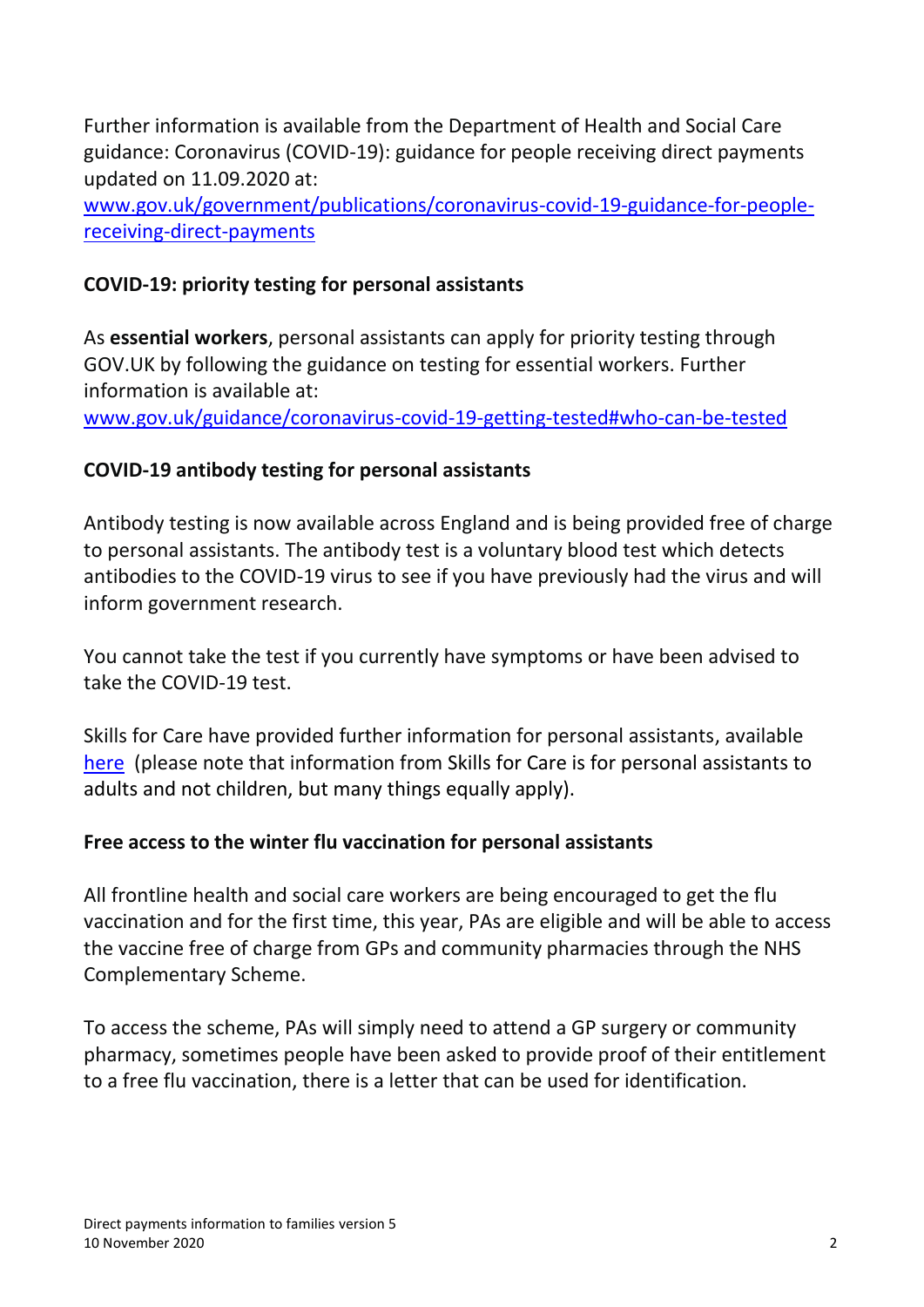Flu is a serious illness that can cause severe complications and death. Vaccination helps prevent individuals from getting flu or from spreading it to people who receive care and support.

 programme which includes guidance for PAs. The government has published promotional material about the flu immunisation

 Access to the guidance, a leaflet about free flu vaccinations and a letter of entitlement for PAs is available at: *flu immunisation guidance.pdf* 

#### **Can my personal assistant continue to provide support and spend time in our family home?**

 Personal Assistants are care workers and have been designated **key workers** in the Covid-19 response and can therefore continue to go to work. PAs can continue to carry out their usual tasks and can spend time in your home if they wear the appropriate personal protective equipment (PPE) and you have completed a risk assessment.

 The risk of transmission can be substantially reduced if COVID-19 secure guidelines are followed closely: There is further information at: [www.gov.uk/guidance/working-safely-during-coronavirus-covid-19/homes](http://www.gov.uk/guidance/working-safely-during-coronavirus-covid-19/homes) 

 ways of working which should always be risk-based. We understand the Employers Liability Insurance providers have risk-assessment tools and information on practical steps for personal assistants returning to work. If these resources may be helpful, please contact your insurance provider, or your Personalisation Support Advisor. COVID-19 brings additional risk and complexity and may necessitate some different

#### **Will my direct payments continue to be paid?**

 Yes. The usual four weekly payments will continue to be made to the designated DP bank account. We will not stop the regular payments, unless you have asked us to do so or we have had a conversation with you.

 months and because of this have asked for their direct payments to be temporarily Some families have received no PA, agency or childcare support over the past few suspended.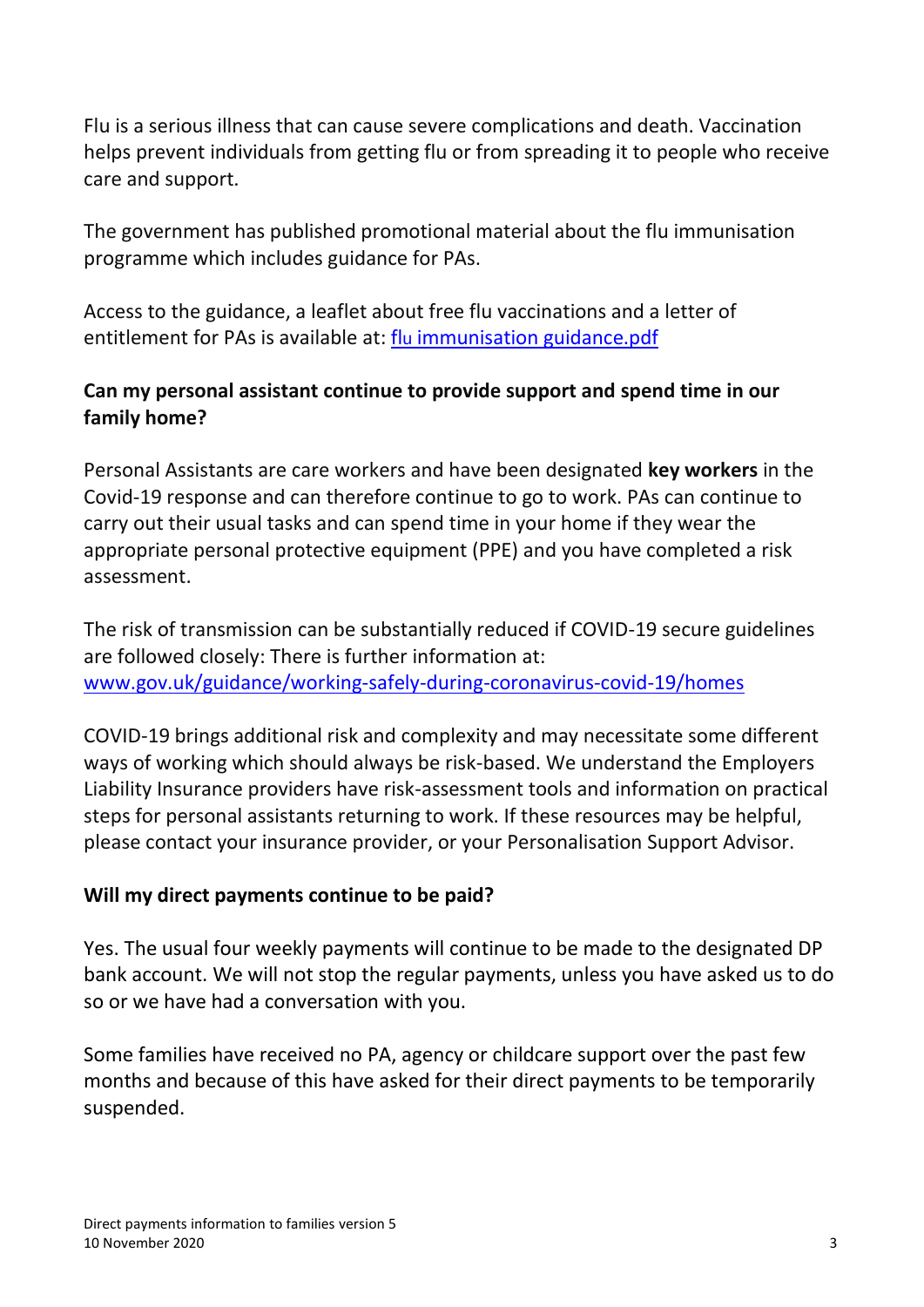Do make sure that you are using the contingency amount (eight weeks of DP funds) for support if this is needed.

 If you wish to return unused or surplus direct payment funds, please contact your Personalisation Support Adviser for details on how to do this. In the future we will discuss with you the balance of funds you have in the DP account, and if necessary, use our usual process to recover funds in excess of your DP contingency amount.

#### **Using direct payments**

 We expect funds to continue to be used for the support set out in the Child Plan or be used to meet your child or young person's assessed needs. We expect families to continue with their usual arrangements wherever possible, putting in additional precautions in relation to hygiene and infection control, and providing personal Education, Health & Care Plan; these plans specify how direct payment funds are to assistants with personal protective equipment where this is needed.

 with children and young people, and we would encourage you to make these For many families their usual, regular personal assistant support has continued throughout the pandemic. Where this was not possible, many families took a creative approach and discussed with their PA the support that could be provided. During the first lockdown, many personal assistants stayed in regular video or audio contact arrangements again if face to face contact is not suitable.

Those who are classed as clinically extremely vulnerable are being strongly advised not to go to work outside their homes during lockdown. This may apply to your personal assistant.

 We're encouraging families to discuss with their PA the best way in which support are keen for personal assistants not to be disadvantaged during this second can be delivered and to continue to pay personal assistants their average wages. We lockdown.

#### **Personal Protective Equipment (PPE)**

 As an employer you remain under an obligation to ensure that there is a safe system of work in place. You can choose to insist on greater standards and hygiene and care from your personal assistants.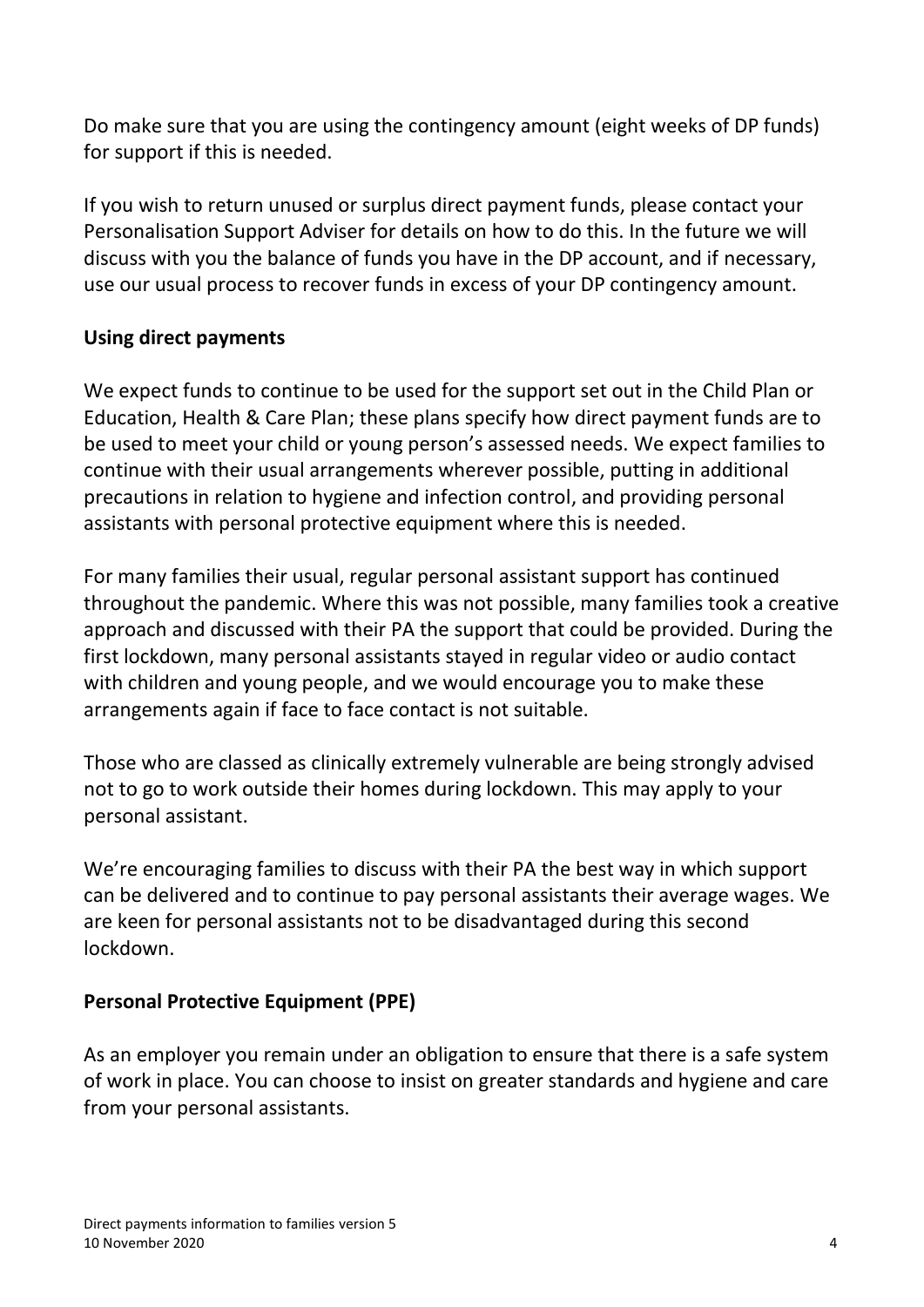needs to be considered. If you are unsure what PPE you should purchase, or if you have difficulties in sourcing it, please contact your allocated worker. You can use your direct payment funds to purchase PPE for your personal assistants. Accessing appropriate personal protective equipment for your personal assistants Please keep all receipts as these will be needed to evidence DP expenditure.

 If your child or young person receives a personal health budget, or support is being delivered from an agency or a childminder, it is for them to advise, source and purchase the PPE, depending on individual circumstances.

 The government guidelines are continually being updated and the advice on topics such as PPE changes regularly. We strongly advise that you follow advice on the government and NHS websites.

 The Department of Health and Social Care guidance: Using direct payments during personal assistants updated on 11.09.2020 provides information on PPE for direct the coronavirus outbreak: full guidance for people receiving direct payments and payment recipients: [wearing the right PPE](http://www.gov.uk/government/publications/coronavirus-covid-19-guidance-for-people-receiving-direct-payments/coronavirus-covid-19-qa-for-people-receiving-a-personal-budget-or-personal-health-budget#wearing-right-ppe) 

#### **Will direct payment funds be recovered if the balance is over the contingency amount?**

 At direct payment review discussions, we are checking with you the balance of funds held in the direct payments account and will follow our usual process to recover funds in excess of your DP contingency amount.

 If you wish to return unused or surplus direct payment funds, please contact your Personalisation Support Adviser for details on how to do this.

 designated DP bank account. For most families, the usual four weekly payments have continued to be made to the

 The payment dates for funds to be paid into DP accounts for 2020 and 2021 is on our website: [www.cornwall.gov.uk/directpaymentsforms](http://www.cornwall.gov.uk/directpaymentsforms)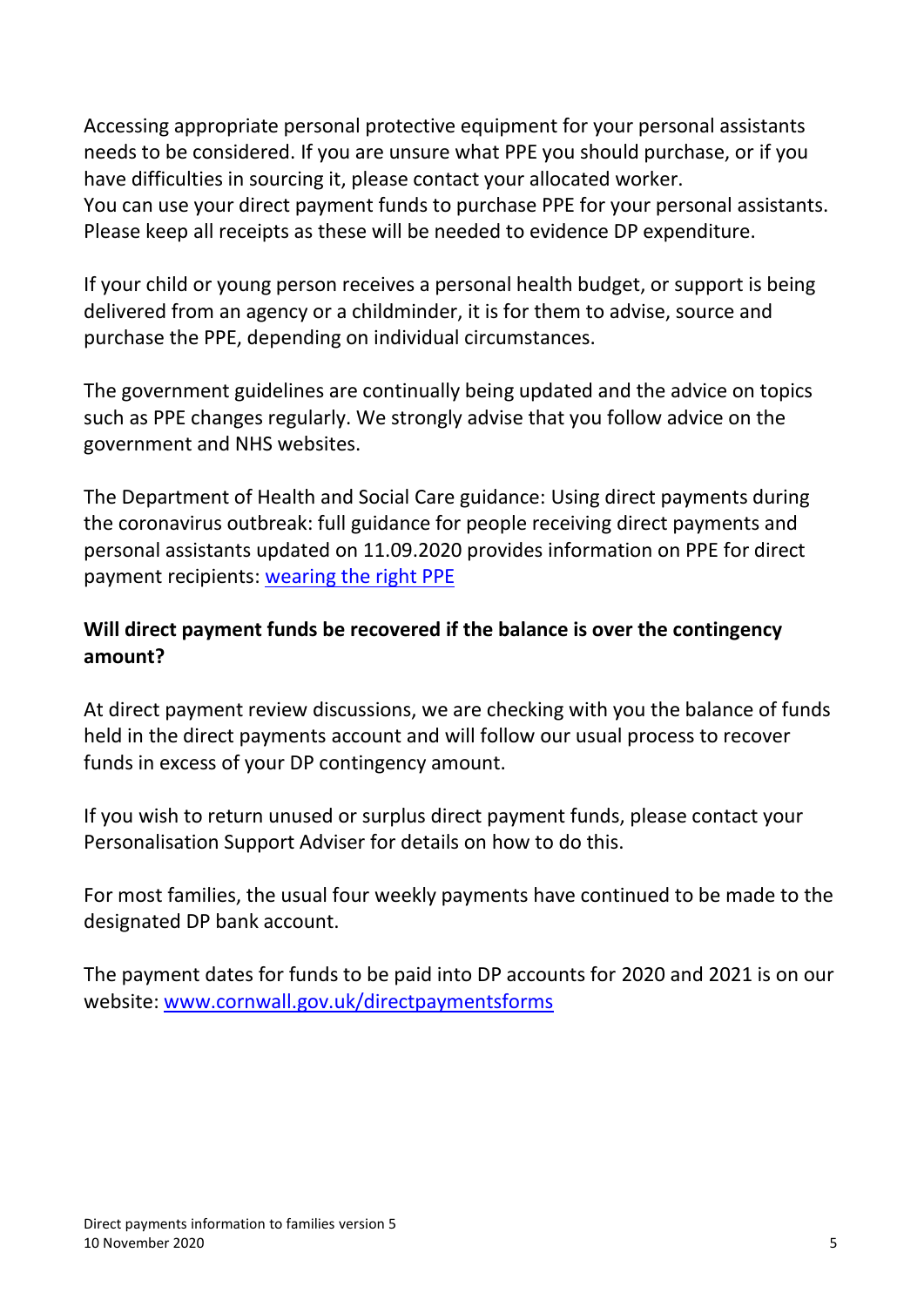#### **Using direct payments to employ and pay an adult family member living in your household**

 Most families continue to use their direct payment as agreed in the child plan, but there were circumstances where families needed to arrange support differently as a result of the first lockdown.

 and where it continued to meet the needs, we agreed on an individual basis that family members could be paid from DP funds to provide ongoing support. This helps We took a flexible approach as we were keen to avoid families having no PA support, to keep safe those who are vulnerable.

 available so that you are able to maintain the support you need. Please contact your allocated worker if your personal assistant will not be providing support during this second lockdown to discuss the various options that may be

#### **DBS checks for temporary Personal Assistants who are paid from DP funds**

 barrier to families who needed to make alternative support arrangements. During During the first lockdown we were keen to make sure that the DBS process was not a the current lockdown, we will agree this again if you are without your usual PA:

- support for the short term, (defined as up to one month), the PA does not need to undertake a DBS check. 1. If a relative or friend (living outside of the child's home) is paid as PA to provide
- 2. If a relative or friend is living in the same household as the DP child, and is supporting for the short term, (defined as up to one month). The PA does not need to undertake a DBS check.
- facilities, for example WhatsApp. They can then be paid from DP funds once their identity had been provided and checked by us. We will not wait for the DBS 3. If a relative or a friend is supporting longer term, they will need to complete the DBS online application and provide evidence of their identity via video calling Bureau to issue their DBS notification.

 Safeguarding of our children and young people is paramount. Our usual practice is to undertake enhanced DBS checks for all personal assistants who you wish to recruit to support your child.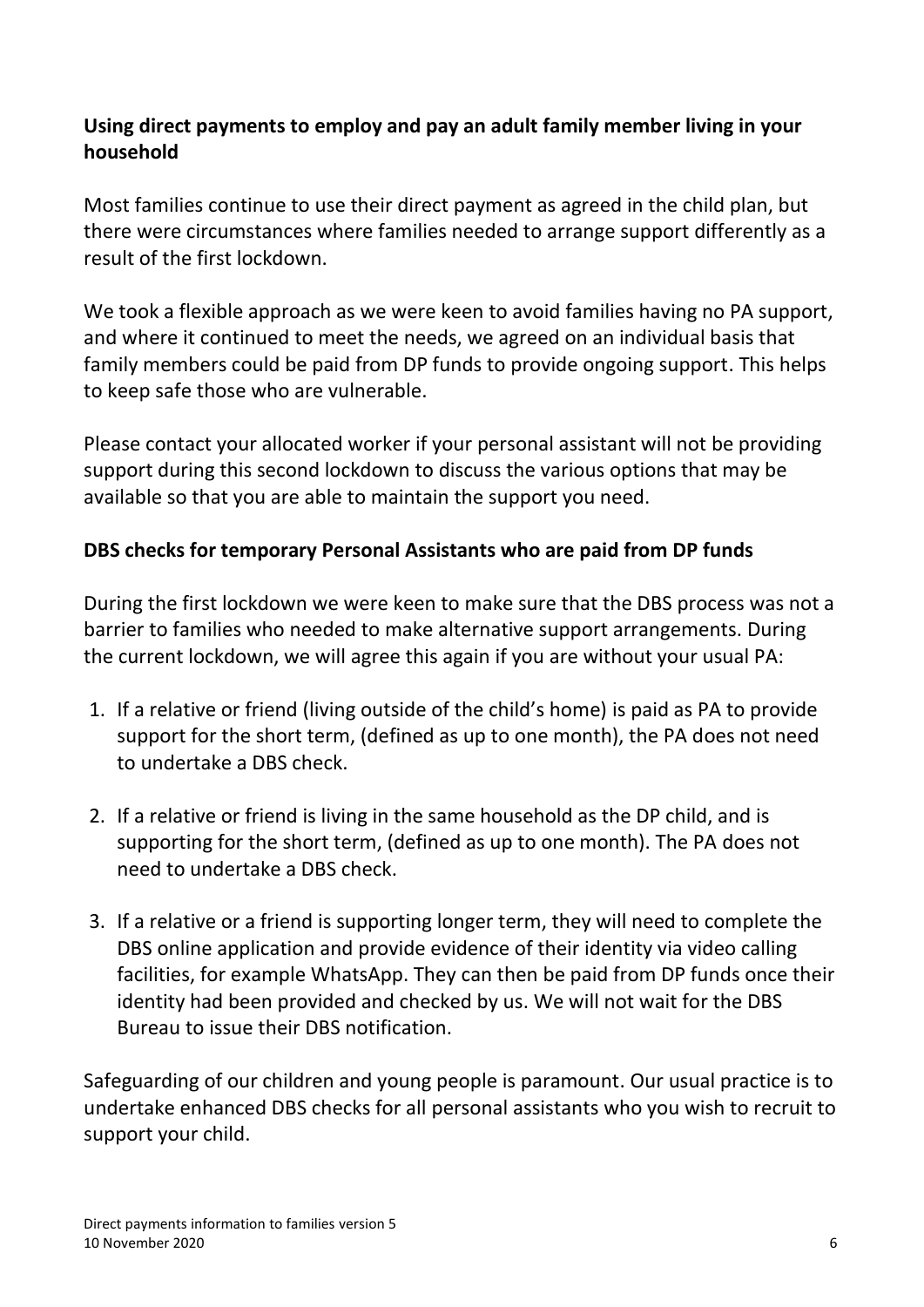Please contact your Personalisation Support Advisor if you would like more information on the DBS process.

#### **DBS identity checks for Personal Assistants**

 If you wish to recruit a new personal assistant, we are continuing to verify an applicant's identity using remote video verification for document identity checks. This means that we do not see the applicant's original identity documents, as we would do in usual circumstances.

 provided as evidence of identity via remote video verification with a member of our Please ask your personal assistant to show you the original versions of these documents before they start working for you (these will be the same documents they team).

#### **Support from the Team**

 regular contact, this may have been from a home visit, telephone or video call. Once meantime, we will carry out most reviews via telephone or video calls. We have continued to provide effective help and support to families by keeping in the current restrictions are eased, we will once again arrange home visits, but in the

 you for providing us with your email address so that information can be sent to you. If your email address changes, please let us know. Guidance and forms are also We continue to make significant savings by reducing the amount of printing. Thank available on our web pages: [www.cornwall.gov.uk/directpaymentsforms](http://www.cornwall.gov.uk/directpaymentsforms) 

 Please continue to complete the DP expenditure sheets electronically and return these to your Personalisation Support Advisor by email, rather than posting these to us.

 You can reach us by email or mobile phone. Your Employers Liability Insurance providers are also able to assist with any employment queries you may have.

#### **This information is for guidance only and legal advice should be taken.**